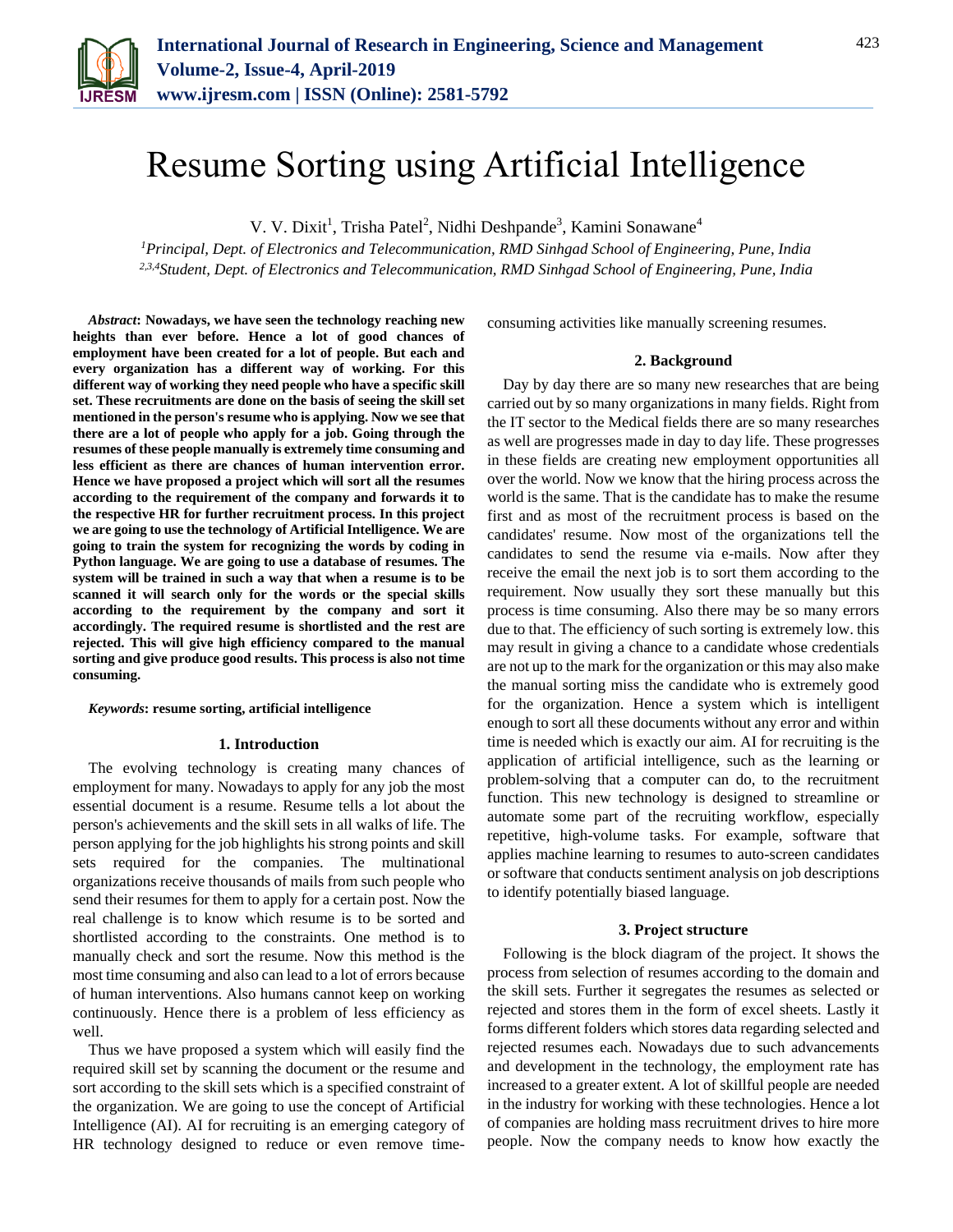

person is that is whether he/she is fit for their company in all aspects or not. The best way to know about all of this at one single glance is the Resume. We all are aware as to what a resume is. The1. resume contains all the basic information about the applicant's qualification, academics and all the other extracurricular skills. This helps the interviewee to judge the person who has applied. But the major issue is the number of applications or resumes that are received. There are thousands of applications that are received. Now it is not possible for the HR to go through each and every resume personally. Hence we have created system that solves this problem efficiently. We have proposed system that can solve this in no time we have a dataset of some resumes in a format. what are system2. does is it takes the path at which the resumes are stored. Now the company creates the job for a particular designation these designations need a particular skill sets. These are also given by the company. So our system scans the document optically and searches for particular keywords that have been prescribed. Then it goes on for the names, age, experience, etc. and scans the whole document. Then according to the guidelines the resumes are sorted. There are separate excel sheet created where all the selected and rejected candidates' names and their lacking skills (only in case of the rejected list) are displayed separately. Then there are separate folders of selected and rejected resumes where all the resumes are stored accordingly. This helps the recruiter to get to interview people who are apparently fit for the post. Hence in this way the process is hassle free and also time saving. And in this way the organization can also hire good and trustable candidates.



Fig. 1. Basic block diagram

# **4. Advantages**

Recruiters that are using AI for resume screening are clearly at an advantage over recruiters who are either doing it manually or using traditional Applicant Tracking System (ATS) methods for resume screening. Let's look at some of these advantages.

*Freeing Up Recruiters Time:* On an average, every job post receives about 250 candidate applications. If a recruiter spends about 2 minutes for screening a resume, it is 500 minutes a day. A Resume screening software can do that in 2 seconds. Yes! in 2 seconds. In addition to that, using AI for resume screening

can rank these candidates based on your hiring pattern. So, shortlisting of candidates happen right away. With more time available, recruiter can spend their time in talking to most promising candidates and increase their chance of finding right talent faster.

*Engage Best Candidates:* Recruiters process resumes in the order they receive it or find it. Many a times they either receive applications that are not relevant to the job or when they search for candidates on job boards, they are often mislead by errorprone keyword matching techniques. e.g. when recruiters are searching for Oracle developers they end up finding many Java developers because both kind of candidates have mentioned plsql on their resume. Similarly, it happens for Financial Analyst vs. Data Analyst or Company Secretary Vs Personal Secretary. The examples are countless. Basically, recruiter may end up spending lot of time in engaging non relevant candidates. When you have already spent days in engaging not so good candidates, you may tend to believe that good candidates are difficult to find and then You start thinking about compromises. Use of AI for resume screening eliminates such noise from your resume screening process. Therefore, chances of you interviewing most suitable candidates are significantly higher.

AI for Resume Screening Can Reduce Unconscious Bias: Believe it or not but we tend to have unconscious bias towards many things. Recruitment is no exception. Many a times a hiring manager or a recruiter makes a decision by just reading the name of a candidate. Candidate demographics such as gender, race, religion or region can fuel such unconscious bias. Use of AI for resume screening can eliminate such biases. Influential factors such as demographic details can be completely ignored while screening candidates. Diversity is an important factor in an organization's success. Hence it is important to address such unconscious biases that may restrict diversity at your organization.

## **5. Conclusion**

AI for recruiting is the application of artificial intelligence to the recruitment function that is designed to streamline or automate some part of the recruiting workflow, especially repetitive high-volume tasks. The main benefits of using AI include saving recruiters' time by automating high-volume tasks and improving quality of hire through standardized job matching. The major challenges of using AI for recruiting include requiring a lot of data, the potential to learn human biases, and skepticism of new technology by HR professionals. The innovations in AI for recruiting are intelligent screening software that automates resume screening, recruiter chatbots that engage candidates in real-time, and digitized interviews that help assess a candidate's fit. AI will change the recruiter role through augmented intelligence which will allow recruiters to become more proactive in their hiring, help determine a candidate's culture fit, and improve their relationships with hiring managers by using data to measure KPIs such as quality of hire.